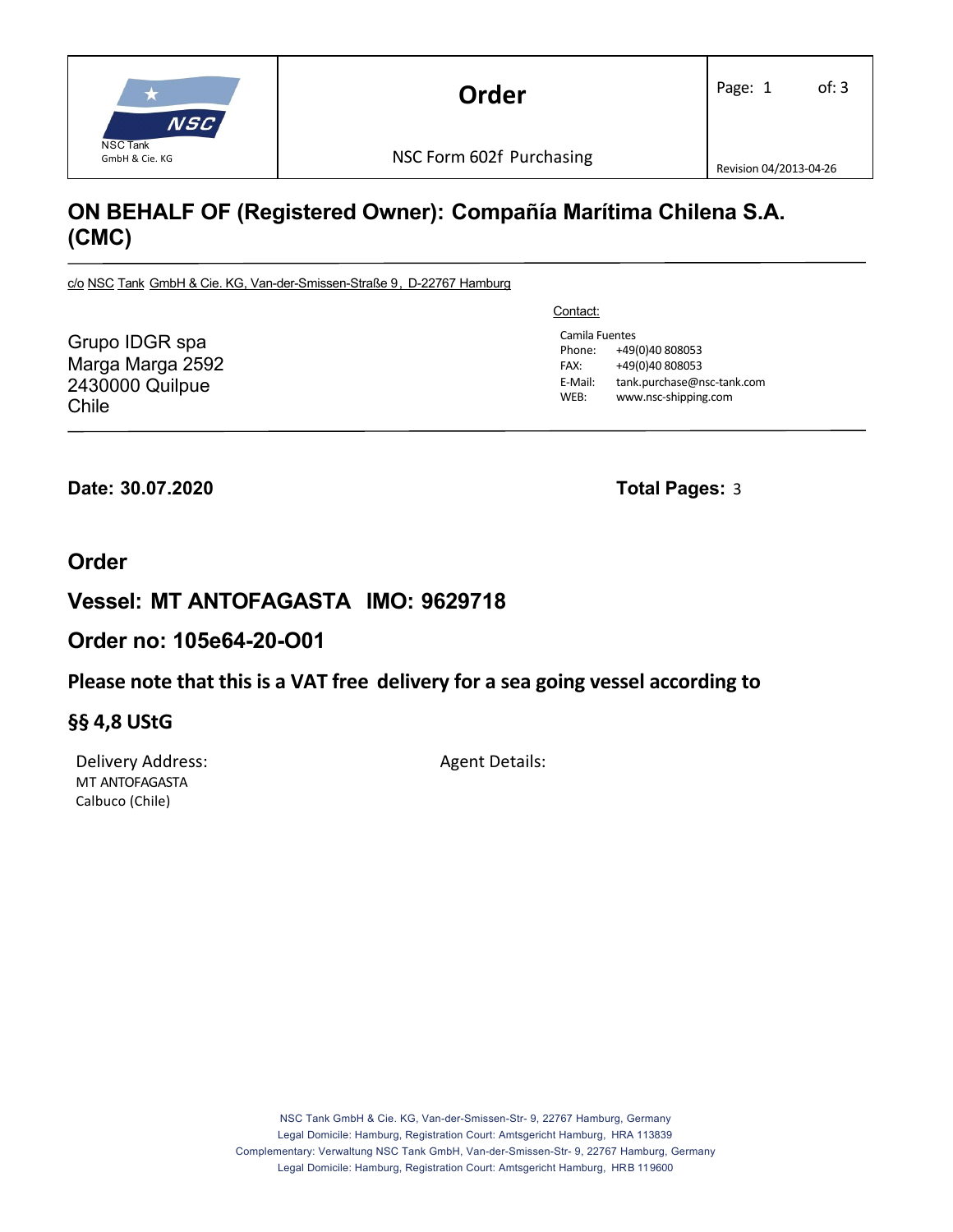

Dear Madam or Sir,

According to your quotation dated we herewith order for and on behalf of Compañía Marítima Chilena S.A. (CMC) (VAT-No.: ) the following positions:

| Pos | <b>Description</b>                                                                                         | Part No | Quantity | Jnit       | Price  | Amount |
|-----|------------------------------------------------------------------------------------------------------------|---------|----------|------------|--------|--------|
|     | DR 105-033/20<br><b>POTABLE WATER</b><br>ANALYSIS *** DR<br>105-033/20<br>POTABLE WATER<br><b>ANALYSIS</b> |         | 1.00     | <b>PCE</b> | 800.00 | 800.00 |

Subtotal: 800.00 \$

Additional Pos.: 152.00 \$

Total Amount: 952.00 \$

All Prices in USD

/// IMPORTANT NOTE: Please confirm the delivery of asbestos free materials on the delivery note ///

Invoice recipient:

Compañía Marítima Chilena S.A. (CMC) c/o NSC Tank GmbH & Cie. KG Van‐der‐Smissen‐Straße 9 22767 Hamburg **Germany** Urriola 87, 3rd Floor Valparaiso Chile

Kind regards

NSC Tank GmbH & Cie. KG